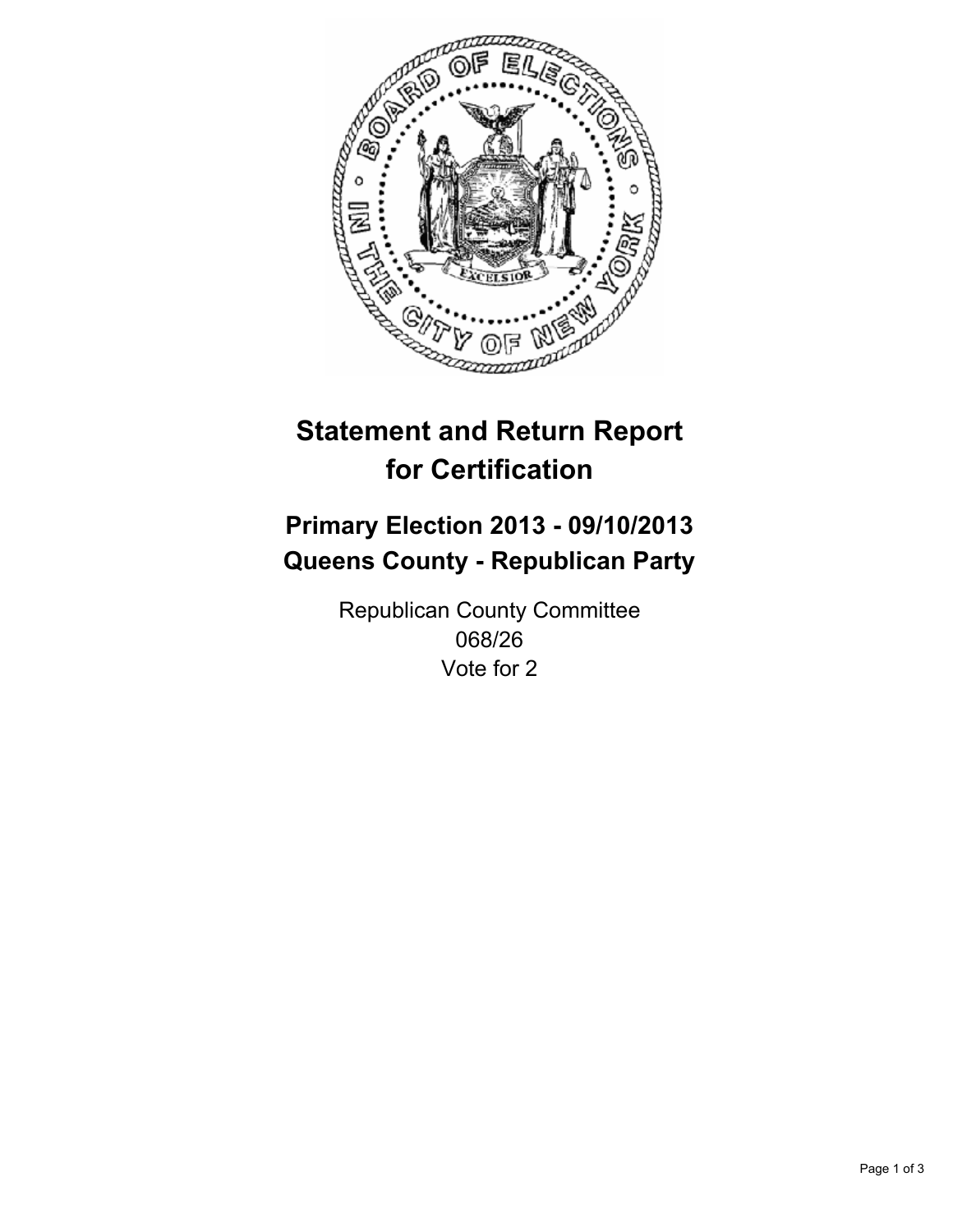

## **Assembly District 26**

| 0        |
|----------|
|          |
| 0        |
| 0        |
| $\Omega$ |
| 10       |
| 11       |
| 8        |
| 6        |
| 35       |
|          |